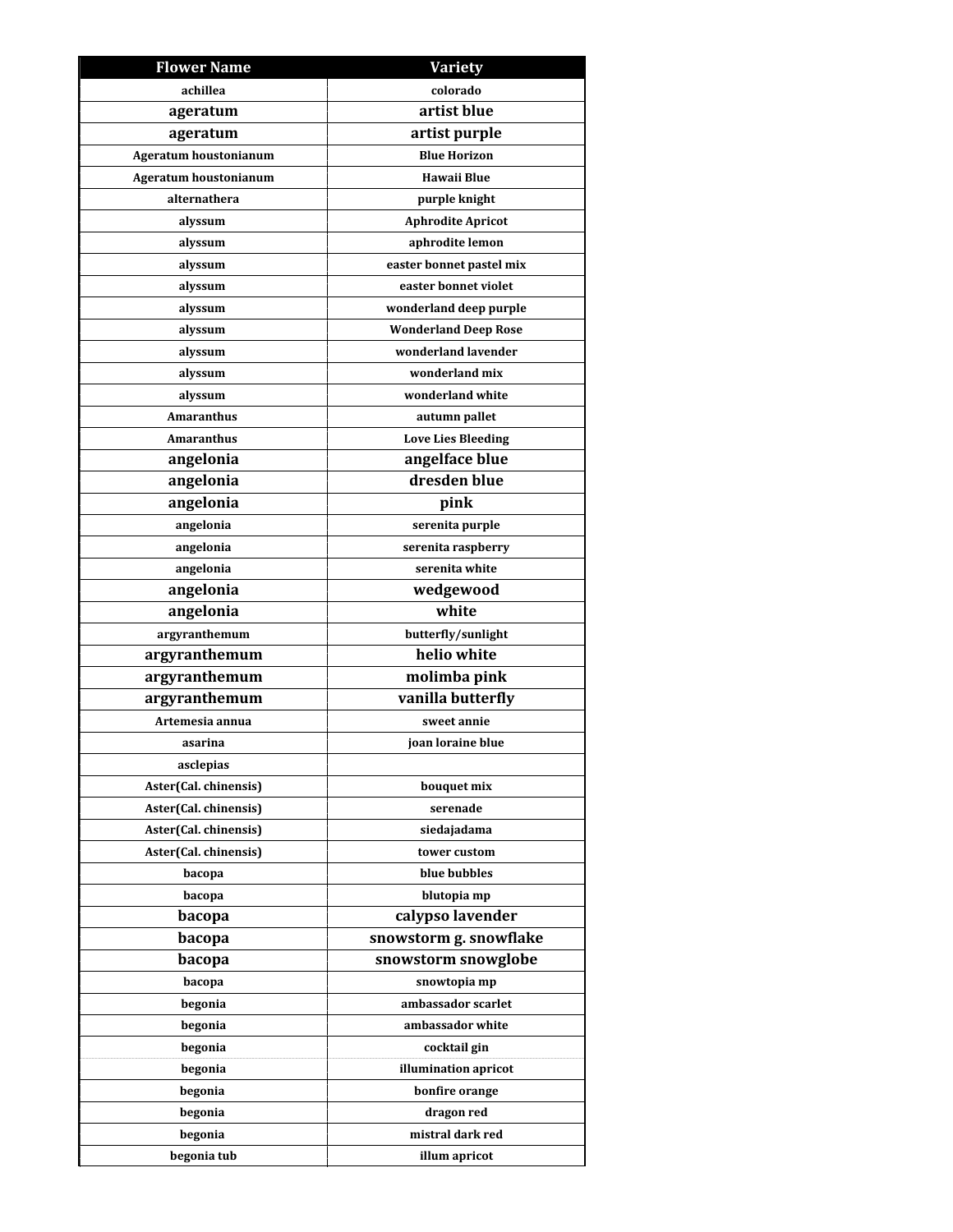| begonia tub           | illum golden picotee  |
|-----------------------|-----------------------|
| begonia tub           | illum salmon pink     |
| begonia tub           | miss montreal         |
| begonia tub           | moccha deep orange    |
| begonia tub           | moccha scarlet        |
| begonia tub           | moccha white          |
| begonia tub           | moccha yellow         |
| begonia tub           | ns appleblossom       |
| begonia tub           | ns deep orange        |
| begonia tub           | ns deep red           |
| begonia tub           | ns yellow             |
| begonia veg           | begonia collection    |
| bidens                | goldilocks rocks      |
| brachycome            | brachy blue           |
| <b>browallia</b>      | blue bells            |
| browallia             | illumination          |
| <b>browallia</b>      | jingle mix            |
| browallia             | marine bells          |
| browallia             | saphir                |
| <b>browallia</b>      | silver bells          |
| Calendula officinalis | alpha                 |
| Calendula officinalis | princess mix          |
| calibrachoa           | mf double blue        |
| calibrachoa           | mf double chiffon     |
| calibrachoa           | mf double red         |
| calibrachoa           | callie peach          |
| calibrachoa           | mf neo purple         |
| calibrachoa           | mf neo rose           |
| calibrachoa           | mf dark blue          |
| calibrachoa           | mf double amethyst    |
| calibrachoa           | mf double deep yellow |
| calibrachoa           | mf double lemon       |
| calibrachoa           | mf double magenta     |
| calibrachoa           | mf double pink        |
| calibrachoa           | mf double purple      |
| calibrachoa           | mf double white       |
| calibrachoa           | sb blackberry punch   |
| calibrachoa           | sb cherry star        |
| calibrachoa           | sb coralberry punch   |
| calibrachoa           | sb dreamsicle         |
| calibrachoa           | sb grape punch        |
| calibrachoa           | sb lemon slice        |
| calibrachoa           |                       |
| calibrachoa           | sb pink               |
|                       | sb plum               |
| calibrachoa           | sb pomengranate punch |
| calibrachoa           | sb red                |
| calibrachoa           | sb spicy              |
| calibrachoa           | sb strawberry punch   |
| calibrachoa           | sb tequilla sunrise   |
| calibrachoa           | sb white              |
| calibrachoa           | sb yellow             |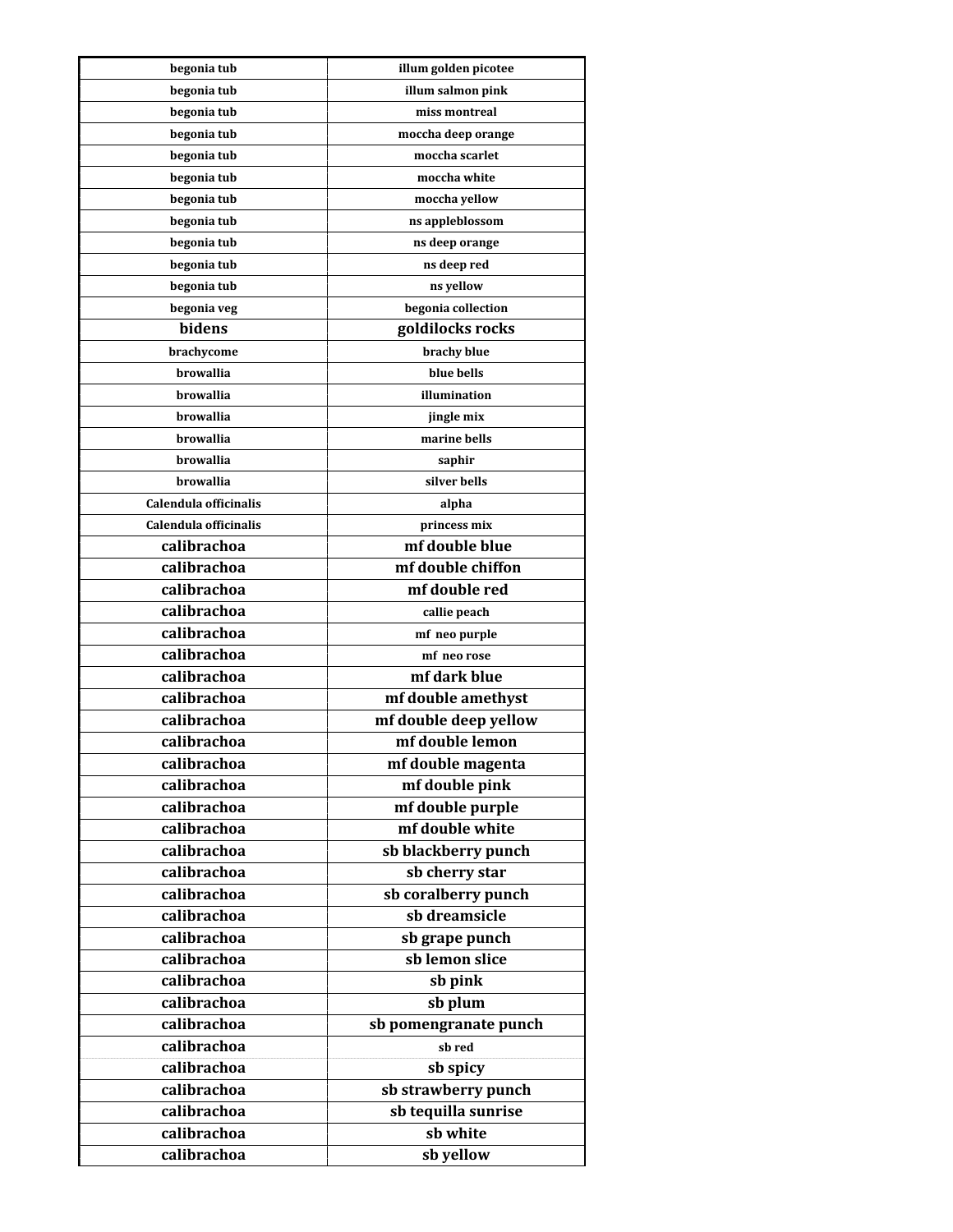| calibrachoa              | sb yellow chiffon       |
|--------------------------|-------------------------|
| celosia                  | ice cream mix           |
| Celosia                  | castle pink             |
| Celosia                  | flamingo purple         |
| Celosia                  | fresh look red          |
| Celosia                  | fresh look yellow       |
| Celosia                  | smart look red          |
| Celosia                  | Sunday mix              |
| Celosia argentea plumosa | <b>Pampas Plume</b>     |
| celosia cockscomb        | chief mix               |
| Centaurea cyanus         | blue boy                |
| Centaurea cyanus         | boy mix                 |
| cleome                   | queen cherry            |
| cleome                   | queen mix               |
| cleome                   | queen violet            |
| cleome                   | queen white             |
| cleome                   | senorita rosalita       |
| Cobaea scandens          | violet                  |
| coleus                   | alabama                 |
| coleus                   | defiance                |
| coleus                   | dipt in wine            |
| coleus                   | dragon black            |
| coleus                   | electric lime           |
| coleus                   | fishnet stockings       |
| coleus                   | gay's delight           |
| coleus                   | honeycrisp              |
| coleus                   | kingswood torch         |
| coleus                   | kiwi fern               |
| coleus                   | kong mosaic             |
| coleus                   | mint mocha              |
| coleus                   | molten lava             |
| coleus                   | oxblood                 |
| coleus                   | perilla magilla         |
| coleus                   | red head                |
| coleus                   | trusty rusty            |
| coleus                   | vino                    |
| Coleus                   | wizard jade             |
| Coleus                   | wizard mix              |
| coleus                   | wizard pineapple        |
| Coleus                   | wizard sunset           |
| Coleus                   | wizard velvet red       |
| cosmos                   | sensation purity        |
| cosmos                   | yellow garden           |
| Cosmos bipinnatus        | Picotee                 |
| Cosmos bipinnatus        | psyche                  |
| Cosmos bipinnatus        | <b>Sea Shells Mixed</b> |
| Cosmos bipinnatus        | <b>Sensation Mix</b>    |
| Cosmos bipinnatus        | Sonata Carmine          |
| Cosmos bipinnatus        | Sonata Mix              |
| Cosmos bipinnatus        | <b>Sonata Pink</b>      |
| Cosmos bipinnatus        | Sonata White            |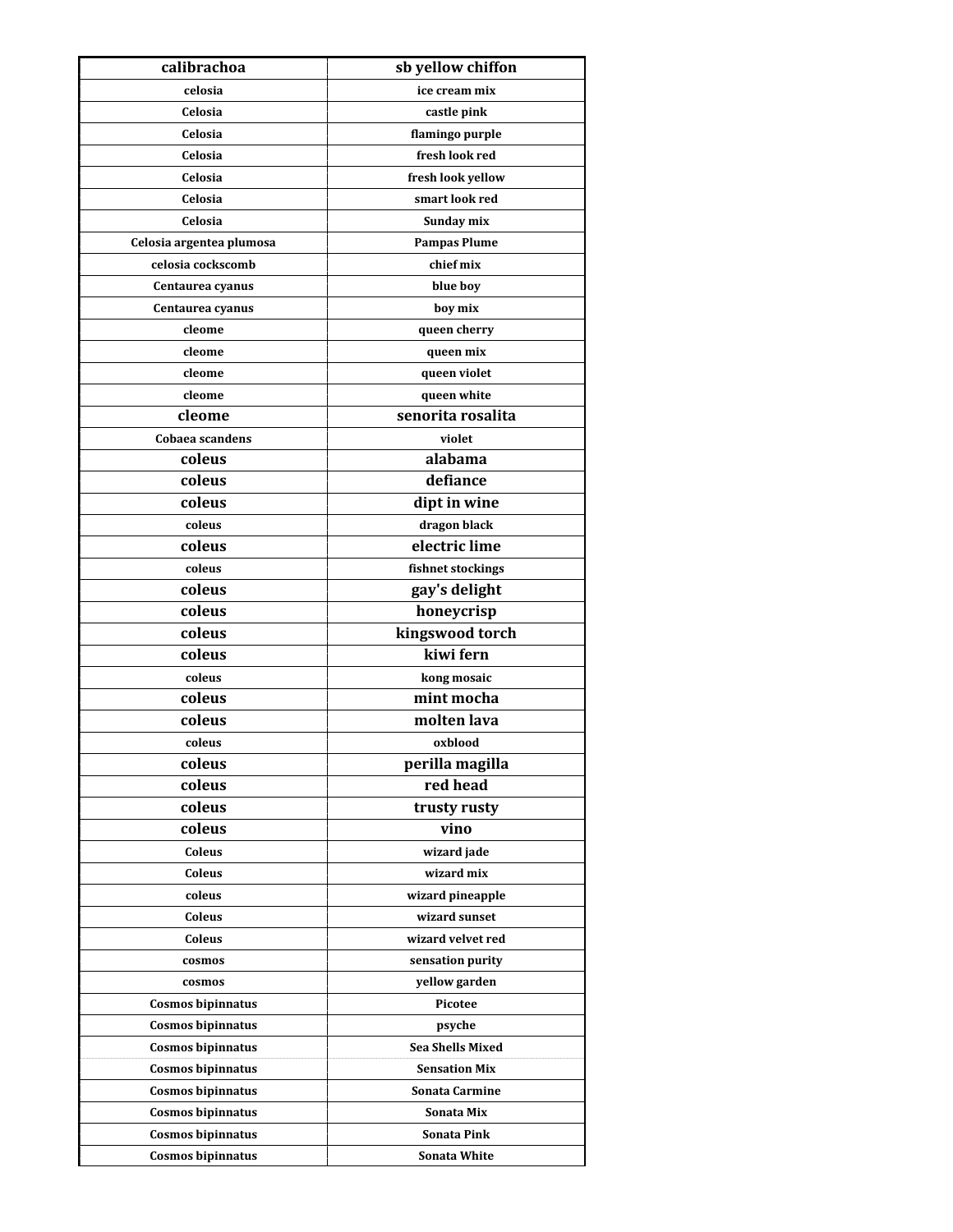| <b>Cosmos sulphureus</b>                            | Cosmic mix               |
|-----------------------------------------------------|--------------------------|
| <b>Cosmos sulphureus</b>                            | <b>Cosmic Orange</b>     |
| <b>Cosmos sulphureus</b>                            | cosmic red               |
| <b>Cosmos sulphureus</b>                            | <b>Cosmic Yellow</b>     |
| <b>Cosmos sulphureus</b>                            | sunny mix                |
| craspedia globosa                                   | drumstick                |
| cynaria                                             | cardoon                  |
| cynoglossum                                         | chinese forget me not    |
| dahlia                                              | alabama                  |
| dahlia                                              | carolina                 |
| dahlia                                              | carolina burgundy        |
| dahlia                                              | carolina orange          |
| dahlia                                              | diablo                   |
| dahlia                                              | figaro mix               |
| dahlia                                              | lisa dark pink           |
| dahlia                                              | montana                  |
| dahlia                                              | oregon                   |
| dahlia                                              | sunny reggae             |
| Datura                                              | <b>Belle Blanche</b>     |
| delphinium                                          | bellamosum               |
| delphinium                                          | cliveden beauty(bdonna)  |
| delphinium                                          | magic fountains mix      |
| dianthus                                            | crimson eye venti        |
|                                                     |                          |
| dianthus bar. (sweet william)                       | amazon neon cherry       |
| dianthus bar. (sweet william)<br>dianthus chinensis | amazon neon purple       |
| dianthus chinensis                                  | diamond purple picotee   |
|                                                     | diana scarlet picotee    |
| dianthus chinensis                                  | ideal deep violet        |
| dianthus chinensis<br>dianthus chinensis            | super parfait mix        |
| diascia                                             | supra mix                |
| diascia                                             | apple blossom            |
|                                                     | darla deep salmon        |
| diascia                                             | darla red                |
| diascia                                             | darla rose               |
| dichondra                                           | silver falls             |
| Digitalis purpurea                                  | camelot rose             |
| Digitalis purpurea                                  | Foxy                     |
| <b>Dolichos</b>                                     | ruby moon                |
| dracaena                                            | spikes                   |
| <b>Dusty Miller</b>                                 | new look (cirrus/cloud)) |
| dusty miller                                        | silverdust               |
| Eucalyptus                                          | silver drop              |
| euphorbia                                           | diamond frost            |
| euphorbia                                           | euphorbia white          |
| Euphorbia marginata                                 | mountain snow            |
| evolvulus                                           | blue my mind             |
| fuchsia                                             | dark eyes                |
| fuchsia                                             | sundancer                |
| fuchsia                                             | swingtime                |
| fuchsia                                             | tassel dark salmon       |
| gaillardia grandiflora                              | sundance bi-color        |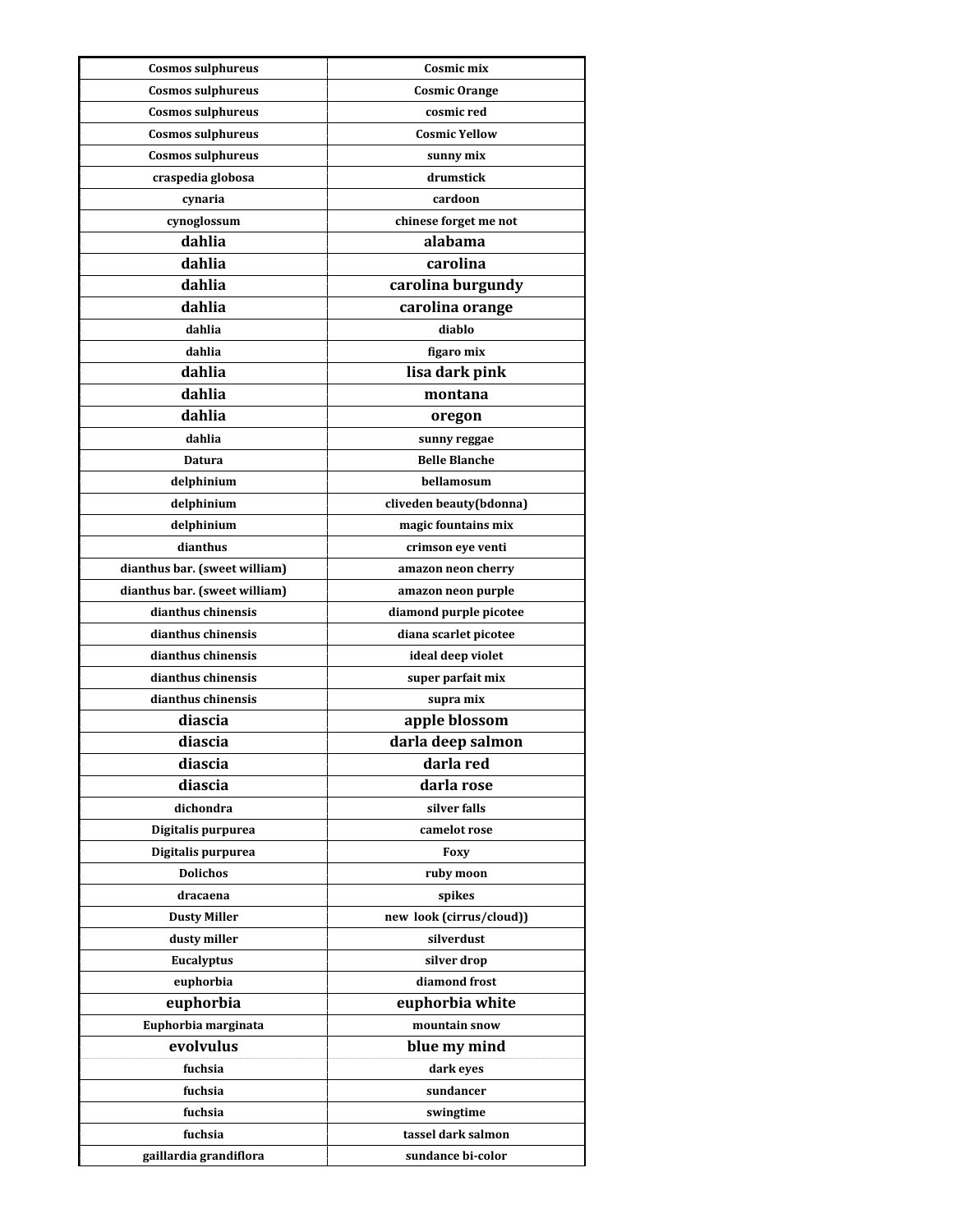| gaura              | stratosphere pink picotee   |
|--------------------|-----------------------------|
| gazania            | new day mix                 |
| geranium           | americana coral             |
| geranium           | americana dark red          |
| geranium           | americana light pink splash |
| geranium           | americana orchid            |
| geranium           | americana pink              |
| geranium           | americana salmon            |
| geranium           | americana white             |
| geranium           | americana white splash      |
| geranium           | calliope dark red           |
| geranium           | calliope lavender rose      |
| geranium           | rky mtn deep rose           |
| geranium           | rky mtn lavender            |
| geranium           | rky mtn light pink          |
| geranium           | rky mtn pink                |
| geranium           | rky mtn salmon              |
| geranium           | tango lavender              |
| geranium           | tango rose mega splash      |
| geranium ivy       | caliente deep red           |
| geranium ivy       | caliente pink               |
| geranium ivy       | contessa burgundy           |
| geranium ivy       | contessa white              |
| geranium ivy       | freestyle arctic red        |
| geranium ivy       | freestyle cherry rose       |
| geranium ivy       | temprano lavender           |
| gerberas           | jaguar mix                  |
| gerberas           | midi eyecatcher purple      |
| gerberas           | midi eyecatcher red         |
| gerberas           | revolution mix              |
| Gomphrena haageana | fireworks                   |
| Gomphrena haageana | qis purple                  |
| Gomphrena haageana | <b>Strawberry Fields</b>    |
| gypsolphila        | gypsy deep rose mp          |
| Helichrysum        | king mix                    |
| helichrysum        | licorice                    |
| Helichrysum        | silver mist                 |
| Heliotrope         | <b>Marine</b>               |
| hypoestes          | splash pink                 |
| hypoestes          | splash red                  |
| impatiens          | accent mystic mix           |
| impatiens          | se apricot                  |
| impatiens          | se blue pearl               |
| impatiens          | se deep pink                |
| impatiens          | se lilac                    |
| impatiens          | se orange bright            |
| impatiens          | se paradise mix             |
| impatiens          | se red                      |
| impatiens          | se salmon splash            |
| impatiens          | se violet                   |
| impatiens          | se white                    |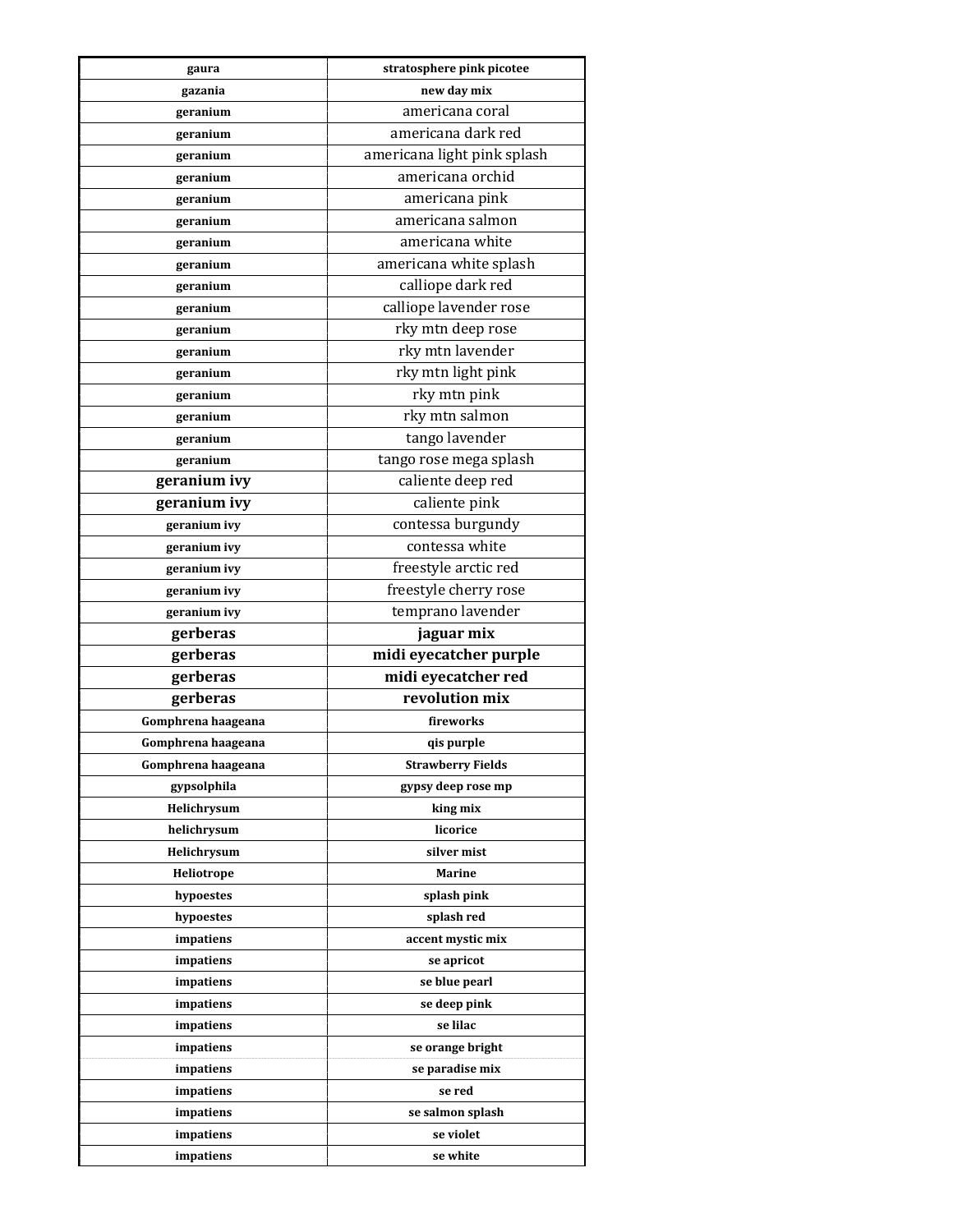| impatiens                        | tempo wedgewood mix         |
|----------------------------------|-----------------------------|
| impatiens double                 | appleblossom                |
| impatiens double                 | burgundy                    |
| impatiens double                 | lavender orchid             |
| impatiens double                 | pink ruffle                 |
| impatiens double                 | salmon                      |
| impatiens double                 | sparkler salmon             |
| impatiens double                 | sunrise red                 |
| impatiens double                 | white                       |
| ipomea                           | sk black                    |
| ipomea                           | emerald lace                |
| ipomea                           | garnet lace                 |
| ipomea                           | midnight lace               |
| ipomea                           | sc bewitched                |
| ipomea                           | sc light green              |
| ipomea                           | sc raven                    |
| ipomea                           | sc sweetheart light green   |
| ipomea                           | sc sweetheart purple        |
| ipomea                           | sk blackheart               |
| ipomea                           | sk lime(desani)             |
| ipomoea quamoclit                | cardinalis/cypress vine     |
| lantana                          | bandana cherry sunrise      |
| lantana                          | bandana red                 |
| lantana                          | lucsious bandanarama        |
| lantana                          | luscious citrus             |
| lantana                          | luscious grape              |
| lantana                          | luscious marmalade          |
|                                  | sublime mix                 |
| larkspur<br>Lathyrus (Sweet Pea) | <b>Mammoth Mixed</b>        |
| lavatera                         | novella                     |
|                                  |                             |
| linum                            | blue dress                  |
| linum rubrum<br>lisianthus       | scarlet flax                |
| lisianthus                       | blue<br>blue rim            |
| lisianthus                       |                             |
|                                  | misty blue                  |
| lisianthus                       | pink                        |
| lisianthus                       | pink picotee                |
| lisianthus                       | purple                      |
| lisianthus<br>lobelia            | white<br>electric blue      |
| lobelia                          |                             |
|                                  | light blue                  |
| lobelia                          | regatta blue sky            |
| lobelia                          | regatta lilac               |
| lobelia                          | regatta marine blue         |
| lobelia                          | regatta midnight blue       |
| lobelia                          | regatta sapphire            |
| lobelia                          | regatta white               |
| lobelia                          |                             |
|                                  | white                       |
| lobelia                          | lucia dark blue             |
| <b>lobularia</b><br>lysimachia   | silver stream<br>goldilocks |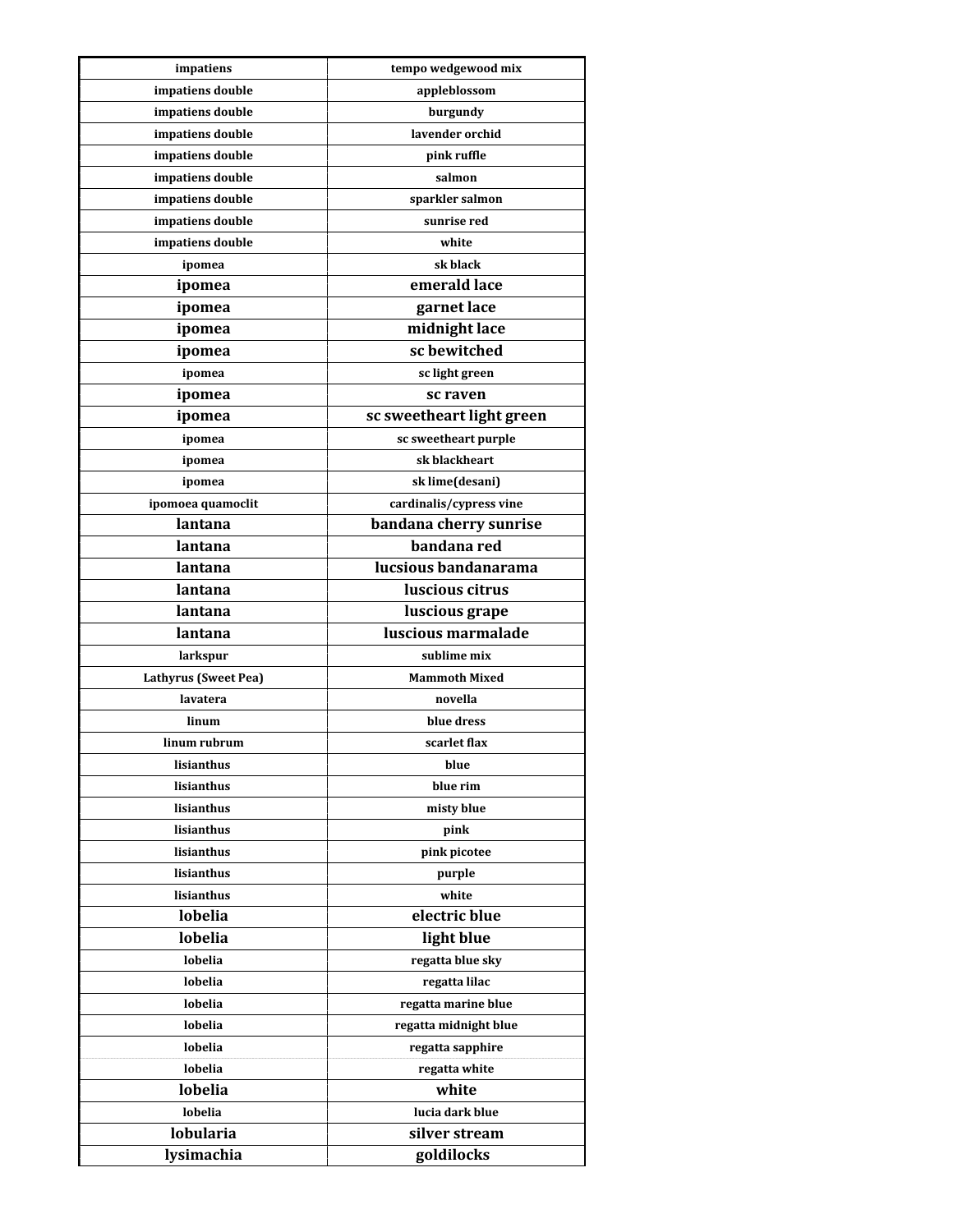| malcomia                | virginia stock          |
|-------------------------|-------------------------|
| Malope trida            | Queen Mix               |
| malva sylvestris        | mystic merlin           |
| malva sylvestris        | zebrina                 |
| mandevilla              | alice du pont           |
| Marigold (patula)       | Mr. Majestic            |
| Marigold (tenuifolia)   | <b>Lemon Gem</b>        |
| Marigold (tenuifolia)   | paprika                 |
| Marigold (tenuifolia)   | <b>Tangerine gem</b>    |
| marigold- afr mid       | inca 2 mix              |
| Marigold- afr tall      | crackerjack mix         |
| Marigold- afr tall      | eskimo                  |
| Marigold- afr tall      | garland orange          |
| Marigold- afr tall      | jubilee diamond/yellow  |
| marigold- african dwarf | antigua mix             |
| marigold- fr anemone    | safari mix              |
| marigold-fr anemone     | safari red              |
| marigold- fr anemone    | safari bolero           |
| marigold-fr anemone     | safari yellow           |
| marigold- fr crested    | <b>Bonanza Flame</b>    |
| marigold-fr crested     | bonanza gold            |
| marigold-fr crested     | boy yellow              |
| marigold- fr crested    | janie mix               |
| Marigold- fr single     | boy o boy mix           |
| Marigold- fr single     | disco marietta          |
| Marigold- fr single     | disco mix               |
| Marigold- fr single     | disco orange            |
| Marigold- fr single     | <b>Disco Red</b>        |
| Marigold- fr single     | <b>Disco Yellow</b>     |
| Marigold- fr single     | sombrero                |
| Marigold-triploid mule  | zenith                  |
| Melampodium             | derby                   |
| Melampodium             | lemon delight           |
| Melampodium             | Showstar                |
| millet                  | purple majesty          |
| mimulus                 | magical mix             |
| Mina lobata             | jungle queen            |
| morning g. (I. luteola) | sunspots                |
| morning glory           | <b>Cardinal Climber</b> |
| morning glory           | <b>Flying Saucers</b>   |
| morning glory           | Grandpa Ott             |
| morning glory           | <b>Heavenly Blue</b>    |
| morning glory           | knolias black           |
| morning glory           | milky way               |
| morning glory           | <b>Scarlet O'Hara</b>   |
| morning glory           | white moonflower        |
| morning glory           | windmill series         |
| nasturtium              | Alaska mix              |
| nasturtium              | alaska raspberry        |
| nasturtium              | empress of india        |
| nasturtium              | <b>Jewel Mix</b>        |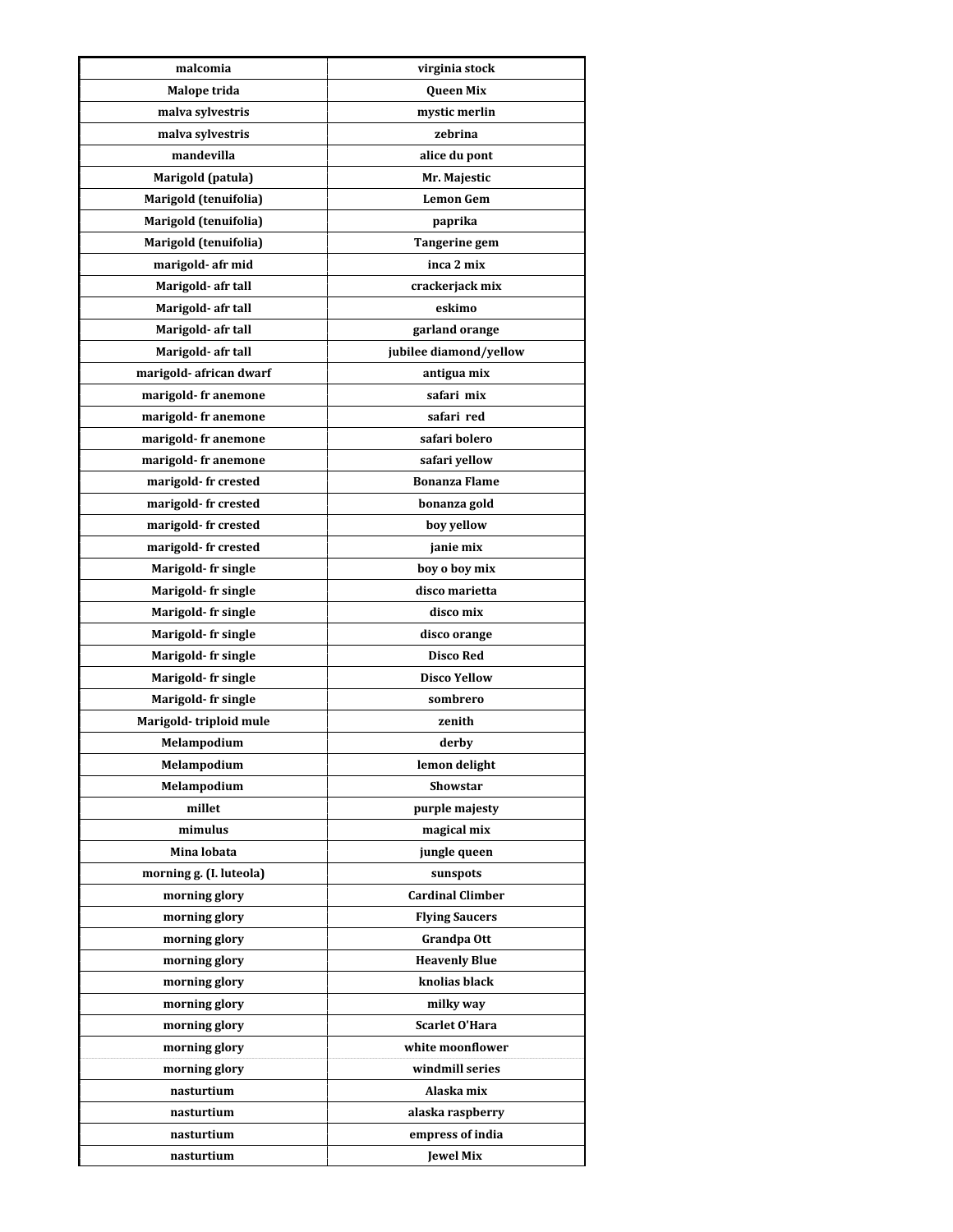| nasturtium            | Whirlybird gold             |
|-----------------------|-----------------------------|
| nasturtium            | <b>Whirlybird Mahogany</b>  |
| nasturtium            | <b>Whirlybird tangerine</b> |
| nemesia               | bluebird                    |
| nemesia               | compact innocence           |
| nemesia               | opal innocence              |
| nemesia               | pink innocence              |
| Nemophila maculata    | baby blue eyes              |
| new guinea imp        | sonic red                   |
| new guinea imp        | sonic salmon                |
| new guinea imp        | sonic sweet orange          |
| new guinea imp        | sonic sweet purple          |
| new guinea imp        | sonic white                 |
| new guinea imp        | super sonic lavender        |
| new guinea imp        | super sonic red             |
| new guinea impatiens  | islander mix                |
| new guinea impatiens  | mystic mix                  |
| new guinea impatiens  | violet                      |
| new guinea impatiens  | white                       |
| new guinea sunpatiens | coral                       |
| new guinea sunpatiens | deep rose                   |
| new guinea sunpatiens | electric orange             |
| new guinea sunpatiens | lilac                       |
| new guinea sunpatiens | magenta                     |
| new guinea sunpatiens | pink blush                  |
| new guinea sunpatiens | white                       |
| nicotiana             | avalon lime                 |
| nicotiana             | avalon lime purple bicolor  |
| nicotiana             | saratoga red                |
| nicotiana             | tinkerbell                  |
| nicotiana             | fragrant delight mix        |
| nicotiana alata       | 'grand ol white'            |
| Nicotiana langsdorfii | lemon tree                  |
| nicotiana mutabilis   | marshmallow                 |
| nicotiana sylvestris  | only the lonely             |
| Nierembergia          | <b>Purple Robe</b>          |
| Nigella damascena     | <b>Love In A Mist</b>       |
| Nolana paradoxa       | bird blue                   |
| ornamental grass      | juncus twister              |
| ornamental grass      | pennisetum rubrum           |
| ornamental pepper     | black pearl                 |
| osteospermum          | sop light purple            |
| osteospermum          | sop purple                  |
| osteospermum          | tw yellow                   |
| pansy                 | amethyst mix                |
| pansy                 | blue blotch                 |
| pansy                 | blue frost                  |
| pansy                 | daffodil                    |
| pansy                 | deep orange                 |
| pansy                 | lemon                       |
| pansy                 | midnight glow               |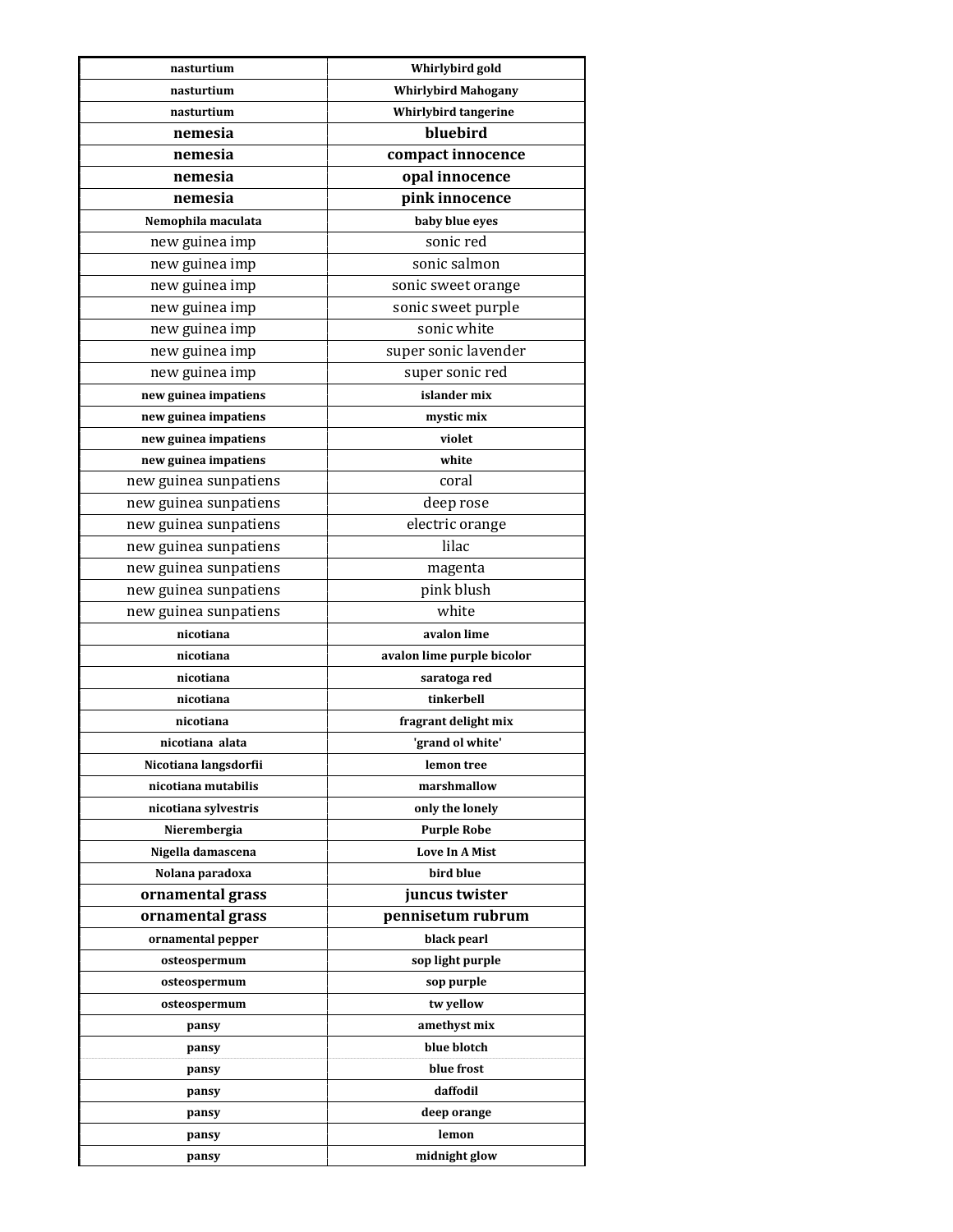| pansy              | morpheus                         |
|--------------------|----------------------------------|
| pansy              | ocean                            |
| pansy              | pink shades                      |
| pansy              | purple                           |
| pansy              | red blotch                       |
| pansy              | true blue                        |
| pansy              | white                            |
| papaver commutatum | ladybird                         |
| papaver somniferum | lauren's grape                   |
| petchoa            | sc blue                          |
| petchoa            | sc neon rose                     |
| petchoa            | sc violet                        |
| petunia            | blue                             |
| petunia            | burgundy                         |
| petunia            | cascadia indian summer           |
| petunia            | cha ching cherry                 |
| petunia            | crazytunia mandevilla            |
| petunia            | double dark blue                 |
| petunia            | double peppermint                |
| petunia            | indigo charm                     |
| petunia            | lavender skies                   |
| petunia            | lilac morn                       |
| petunia            | mad dbl pink satin               |
| petunia            | madness dbl blue                 |
| petunia            | madness dbl lavender             |
| petunia            | mini silver/na                   |
| petunia            | mix                              |
| petunia            | pink                             |
| petunia            | plum ice                         |
| petunia            | pretty much picasso              |
| petunia            | radiant blue glo stardust        |
| petunia            | raspberry blast                  |
| petunia            | red                              |
| petunia            | sangria charm                    |
| petunia            | sc vintage rose                  |
| petunia            | sky blue                         |
| petunia            | srf lime                         |
|                    |                                  |
| petunia<br>petunia | srf sky blue<br>st bermuda beach |
| petunia            | st black cherry                  |
| petunia            | st bordeaux                      |
|                    |                                  |
| petunia<br>petunia | st flamingo<br>st limoncello     |
|                    |                                  |
| petunia            | st mini strawb vein              |
| petunia            | st priscilla                     |
| petunia            | st red                           |
| petunia            | st royal magenta                 |
| petunia            | st royal velvet                  |
| petunia            | sweetunia johnny flame           |
| petunia            | vista bubblegum                  |
| petunia            | vista fuschia                    |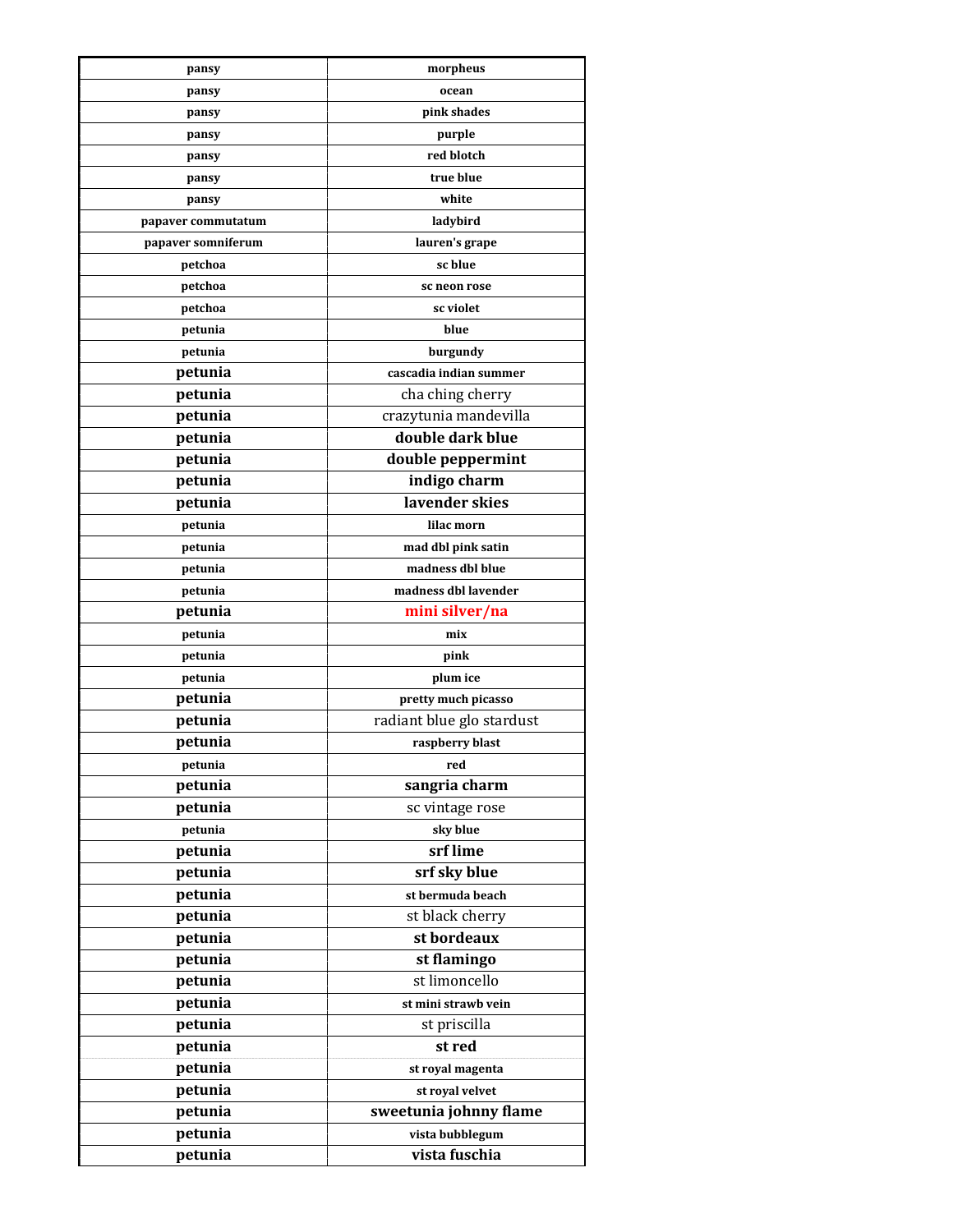| petunia                      | vista silverberry           |
|------------------------------|-----------------------------|
| petunia                      | white                       |
| petunia                      | vellow                      |
| Petunia -pots                | african sunset              |
| Petunia -pots                | easy wave salmon            |
| Petunia -pots                | easy wave blue              |
| Petunia -pots                | easy wave pink              |
| Petunia -pots                | easy wave plum vein         |
| Petunia -pots                | easy wave red               |
| Petunia -pots                | easy wave white             |
| Petunia -pots                | ramblin burgundy chrome     |
| Petunia -pots                | ramblin nu blue             |
| Petunia -pots                | shock wave denim            |
| Petunia -pots                | wave lavender               |
| Petunia -pots                | <b>Wave Purple</b>          |
| phaseolus                    | scarlet runner bean         |
| phlox                        | 21st blue                   |
| phlox                        | 21st crimson                |
| phlox                        | 21st pink                   |
| phlox                        | 21st white                  |
| Phlox drummondi              | scarlet phlox               |
| plumbago                     | blue                        |
| Portulaca grandiflora        | sundial fuchsia mp          |
| Portulaca grandiflora        | sundial mix mp              |
| Portulaca grandiflora        | sundial yellow mp           |
| Portulaca grandiflora        | sundial cream mp            |
| Portulaca grandiflora        | sundial mango mp            |
| Portulaca grandiflora        | sundial peppermint stick mp |
| Portulaca grandiflora        | sundial scarlet mp          |
| rhodochiton                  | purple bells                |
| <b>Ricinus (Castor Bean)</b> | Carmencita BrightRed        |
| Rudbeckia hirta              | autumn colors               |
| Rudbeckia hirta              | cherry brandy               |
| Rudbeckia hirta              | goldilocks (gloriosa)       |
| Rudbeckia hirta              | <b>Indian Summer</b>        |
| Rudbeckia hirta              | <b>Irish Eyes</b>           |
| Rudbeckia hirta              | prairie sun                 |
| Rudbeckia hirta              | toto gold                   |
| Salpiglossis sinuata         | Royale mix                  |
| salpioglosis                 | kew blue                    |
| salvia                       | indigo if sub               |
| salvia                       | mystic spires               |
| Salvia coccinea              | Hum. Red(lady in Red)       |
| Salvia coccinea              | <b>Hummingbird Coral</b>    |
| Salvia farinacea             | evolution                   |
| salvia farinacea             | rhea                        |
| Salvia farinacea             | victoria / gruppenblau      |
| salvia guar                  | black & blue                |
| salvia horminum              | marble arch mix             |
| salvia patens                | blue angel                  |
| Salvia splendens             | early bonfire               |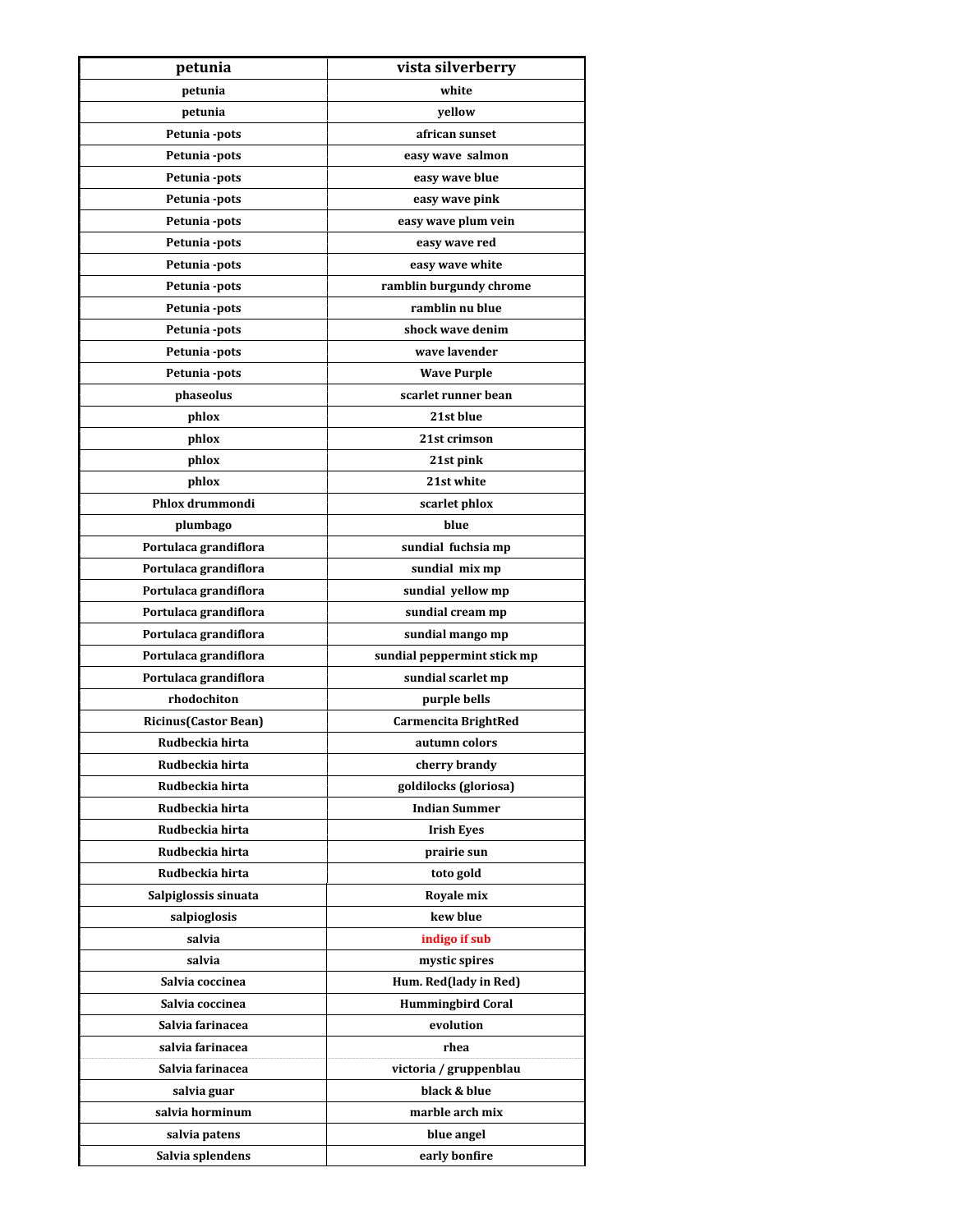| Salvia splendens                          | sizzler burgundy               |
|-------------------------------------------|--------------------------------|
| Salvia splendens                          | sizzler purple                 |
| Salvia splendens                          | sizzler red                    |
| Sanvitalia procumbens                     | <b>Mandarin Orange</b>         |
| Sanvitalia procumbens                     | Sprite yellow                  |
| <b>Scabiosa</b>                           | blue cockade                   |
| <b>Scabiosa</b>                           | cut brite formula mix          |
| Scabiosa atropurpurea                     | black night                    |
| scaevola                                  | new wonder                     |
| scaevola                                  | whirlwind white                |
| Snapdragon                                | <b>Madame Butterfly</b>        |
| snapdragon                                | montego mix                    |
| snapdragon                                | montego sunset/fire            |
| Snapdragon                                | Rocket pink                    |
| snapdragon                                | rocket lemon                   |
| snapdragon                                | rocket mix                     |
| snapdragon                                | rocket orchid                  |
| snapdragon                                | rocket red                     |
| snapdragon                                | rocket white                   |
| Snapdragon                                | sonnet burgundy                |
| snapdragon                                | sonnet mix                     |
| Snapdragon                                | sonnet pink                    |
| Snapdragon                                | sonnet white                   |
| Snapdragon                                | sonnet yellow                  |
| Statice(Limonium)                         | seeker mix                     |
| Statice(Limonium)                         | Sunset Mix*                    |
| Stock(matthiola incana)                   | midget special mix             |
| sunflower                                 |                                |
| sunflower, dwarf                          | sunny<br>sunny smile           |
|                                           | french                         |
| taragon                                   | battiscombei                   |
| thunbergia                                |                                |
| Thunbergia alata<br>Tithonia rotundifolia | susie orange eye<br>goldfinger |
| Tithonia rotundifolia                     |                                |
|                                           | torch<br>lanai dark red        |
| verbena                                   |                                |
| verbena                                   | sb burgundy                    |
| verbena                                   | sb dark blue                   |
| verbena                                   | sb lg lilac                    |
| verbena                                   | sb plum wine                   |
| verbena                                   | sb royale chambray             |
| verbena                                   | sb royale silverdust           |
| verbena                                   | tukana scarlet                 |
| Verbena                                   | <b>Bonariensis</b>             |
| verbena                                   | imagination                    |
| verbena                                   | peaches & cream                |
| verbena                                   | quartz blue                    |
| verbena                                   | quartz burgundy                |
| verbena                                   | quartz merlot mix              |
| verbena                                   | quartz purple                  |
| verbena                                   | quartz scarlet                 |
| verbena                                   | quartz white                   |